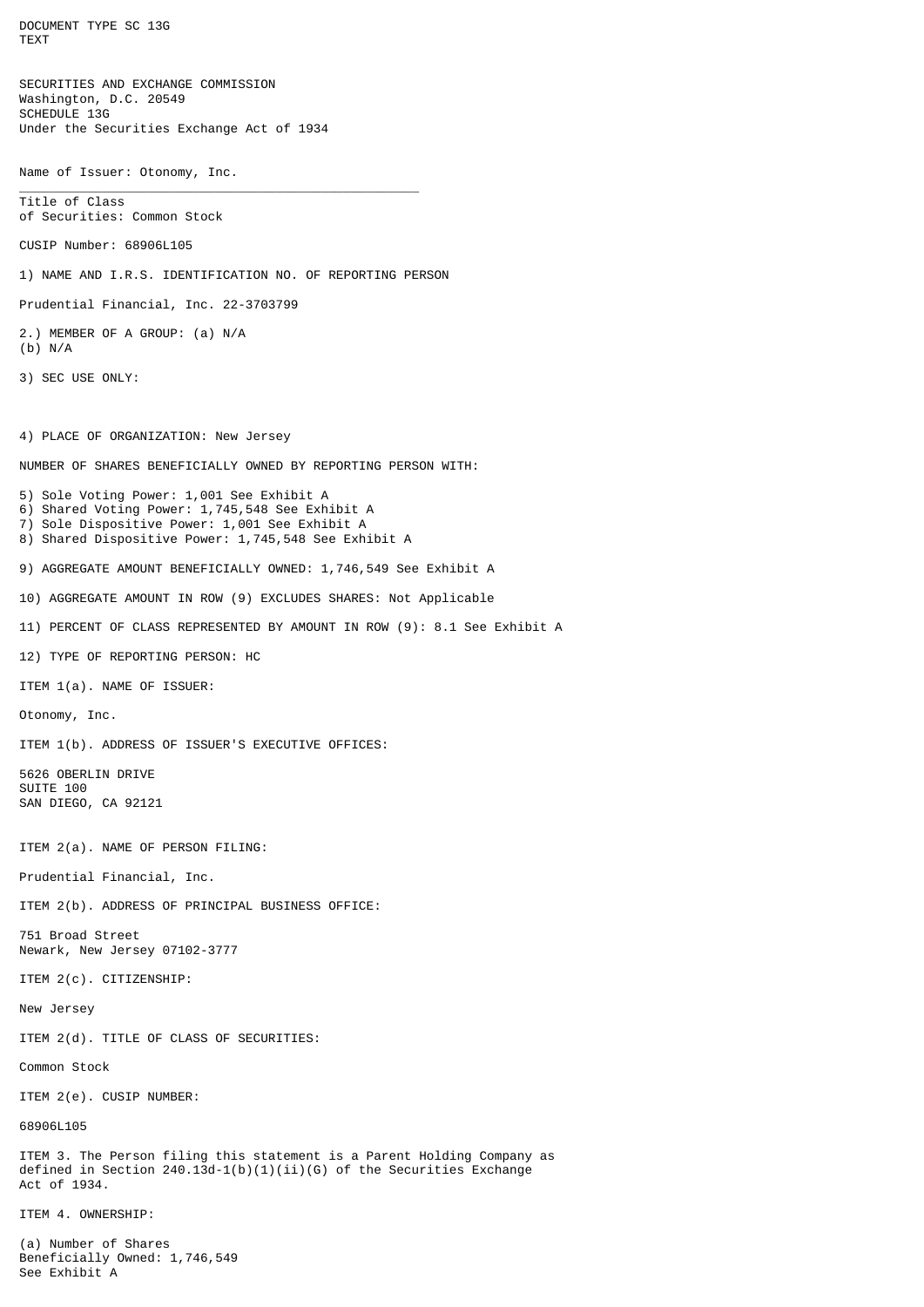(b) Percent of Class: 8.1

(c) Powers No. Of Shares ----------- -------------------- Sole power to vote or 1,001 See Exhibit A to direct the vote Shared power to vote or 1,745,548 See Exhibit A to direct the vote Sole power to dispose or 1,001 See Exhibit A to direct disposition Shared power to dispose 1,745,548 See Exhibit A or to direct disposition

ITEM 5. OWNERSHIP OF 5% OR LESS OF A CLASS:

Not Applicable

ITEM 6. OWNERSHIP OF MORE THAN 5% ON BEHALF OF ANOTHER PERSON:

Our clients may have the right to receive or the power to direct the receipt of dividends from, or the proceeds from the sale of, such securities which are the subject of this filing.

ITEM 7. IDENTIFICATION AND CLASSIFICATION OF THE SUBSIDIARY WHICH ACQUIRED THE SECURITY BEING REPORTED ON BY THE ULTIMATE PARENT COMPANY:

See Exhibit A

ITEM 8. IDENTIFICATION AND CLASSIFICATION OF MEMBERS OF THE GROUP:

Not Applicable

ITEM 9. NOTICE OF DISSOLUTION OF GROUP:

Not Applicable

ITEM 10. CERTIFICATION:

By signing below, Prudential Financial, Inc. certifies that, to the best of its knowledge and belief, the securities referred to above were acquired and are held in the ordinary course of business and were not acquired and are not held for the purpose of or with the effect of changing or influencing the control of the issuer of the securities and were not acquired and are not held in connection with or as a participant in any transaction having that purpose or effect.

The filing of this statement should not be construed as an admission that Prudential Financial, Inc. is, for purposes of Sections 13 or 16 of the Securities Exchange Act of 1934, the beneficial owner of such shares.

**SIGNATURE** 

After reasonable inquiry and to the best of its knowledge and belief, Prudential Financial, Inc. certifies that the information set forth in this statement is true, complete and correct.

PRUDENTIAL FINANCIAL, INC.

By: Richard Baker Second Vice President

Date: 02/17/2015 As of: 12/31/2014

Exhibit A --------------

ITEM 4. OWNERSHIP: